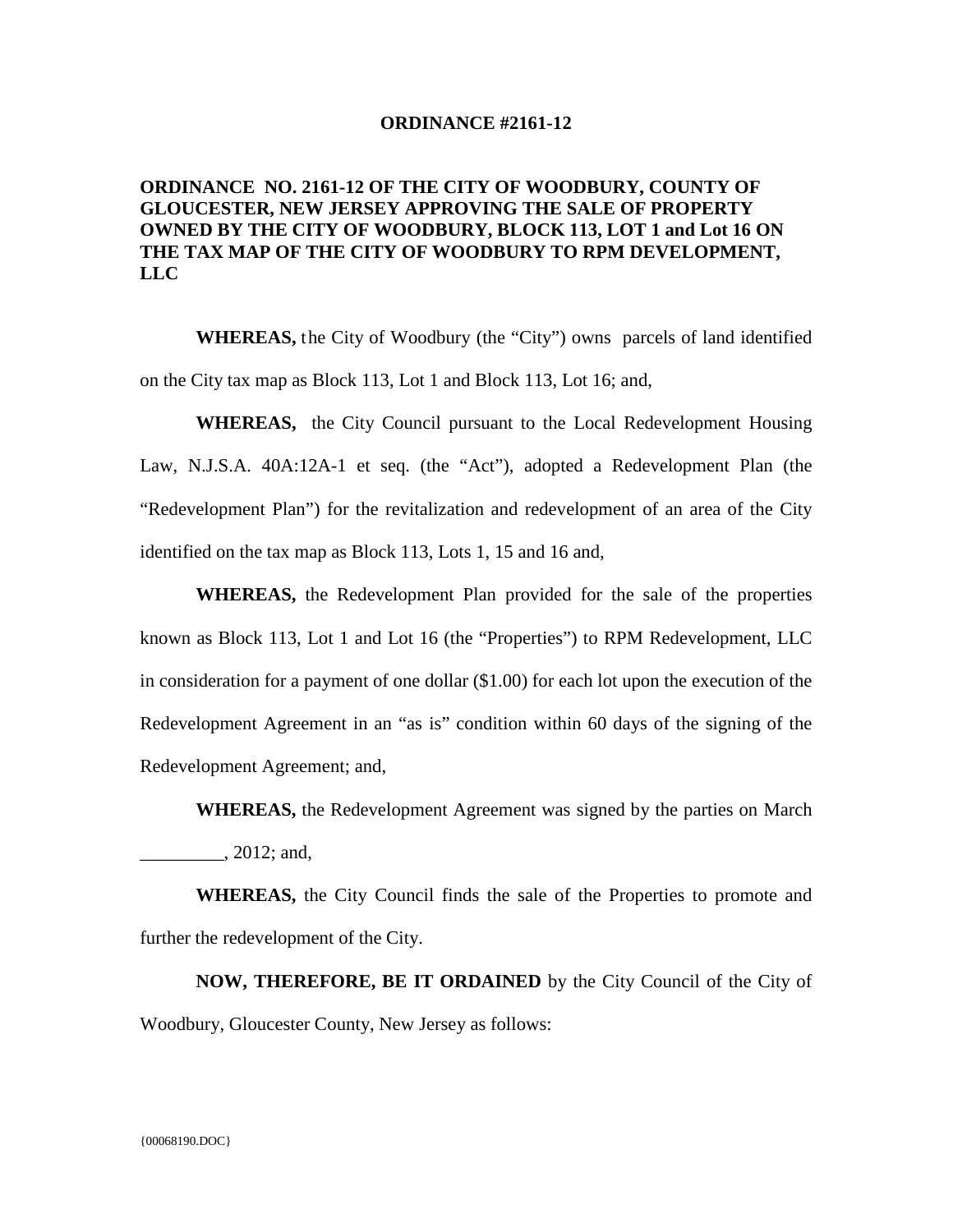1. The Mayor, Council President and/or City Administrator, in consultation with counsel to the City, are hereby authorized to execute and/or amend, modify or make such necessary changes to any and all documents necessary to effectuate the sale of Block 113, Lots 1 and 16.

2. An executed copy of the Contracts For Sale , when prepared, pertaining to the Properties shall be certified by and filed with the Office of the City Clerk.

3. The sale of the Properties shall be in accordance with and in compliance with all terms of the Redevelopment Agreement.

4. The Properties shall continue to be subject to the Local Redevelopment Housing Law, N.J.S.A. 40A:12A-1 et seq after transfer of ownership to RPM Redevelopment, LLC.

I hereby certify the foregoing to be a true copy of an Ordinance introduced on April 9, 2012 and finally adopted by the City Council of the City of Woodbury, in the County of Gloucester.

> **HEATHER S. TIERNEY President of Council**

 **\_\_\_\_\_\_\_\_\_\_\_\_\_\_\_\_\_\_\_\_\_\_\_**

**ATTEST**: \_\_\_\_\_\_\_\_\_\_\_\_\_\_\_\_\_\_\_\_\_

 **ROY A. DUFFIELD. City Clerk**

**APPROVED\_\_\_\_\_\_\_\_\_\_\_\_\_\_\_\_\_\_\_\_\_**

**HARRY R. RISKIE Mayor**